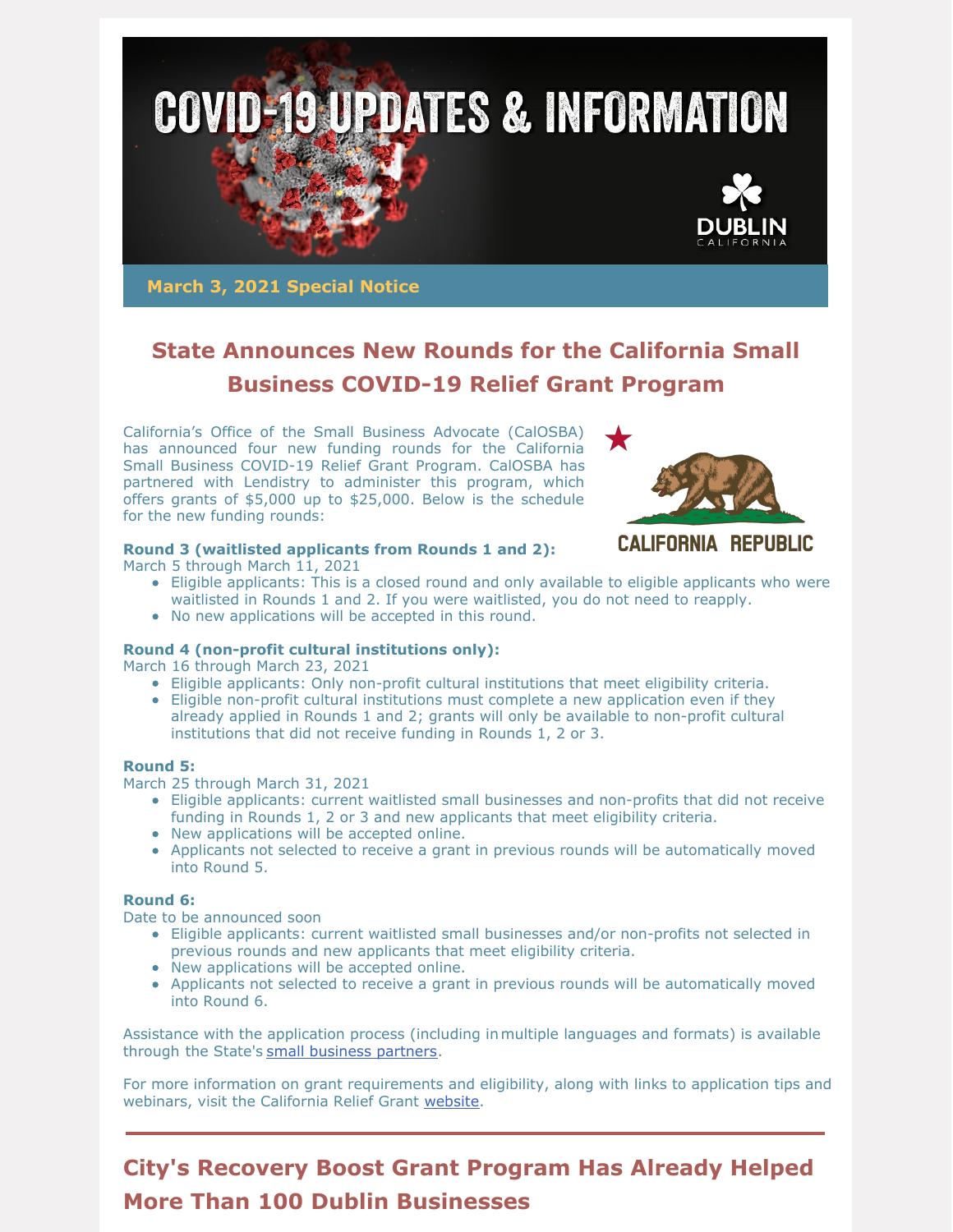Applications are still being accepted for the City's Recovery Boost Grant Program, which opened on December 18, 2020.

Within the first two months of the program, the City received more than 135 applications. As of March 3, 2021, the City has awarded grants to 107 businesses totaling more than \$650,000 in funding.

Small businesses in Dublin that have had to shift or are shifting their operations to adhere with COVID-19 health and safety guidelines may be eligible to apply for a \$10,000 grant. This grant does not need to be repaid. Applications are being reviewed on a first-come, first-served basis.



The **program will close on March 31, 2021 or whenever funding is exhausted**, whichever comes first so interested business owners are encouraged to apply now.

For more information about how to apply, visit the program's [webpage](https://dublin.ca.gov/recoveryboostgrant). Language assistance is available over the phone upon request.

[Apply](https://dublin.ca.gov/recoveryboostgrant) now

# **Identity Theft Message from the Small Business Administration**

If your identity was used without your knowledge or permission to obtain a COVID-19 Economic Injury Disaster Loan (EIDL) for which you never received any of the loan proceeds, the Small Business Administration (SBA) has recently published a letter with instructions on how to resolve this issue.



For more information and to download the letter, visit the SB[Awebsite](https://www.sba.gov/document/support-covid-19-economic-injury-disaster-loan-identity-theft-letter).

### **We Are Here for You**

The City of Dublin appreciates our business community and remains committed to being your source for reliable and accessible information and resources.

For COVID-19 information and resources for the business community, visit our Business Impacts [webpage](https://dublin.ca.gov/2177/COVID-19-Business-Impacts).

For up-to-date information and resources about the pandemic, visit the City's COVID-19 [webpage](https://www.dublin.ca.gov/coronavirus).

The Office of Economic Development is also available via [email](mailto:economic.development@dublin.ca.gov) or by calling 925-833-6650, and language assistance is available over the phone by request.

**The COVID-19 Dublin Business Brief highlights the latest news and events affecting the business community. For more information or assistance, please contact the Office of Economic Development via [email](mailto:economic.development@dublin.ca.gov) or phone (925) 833-6650.**